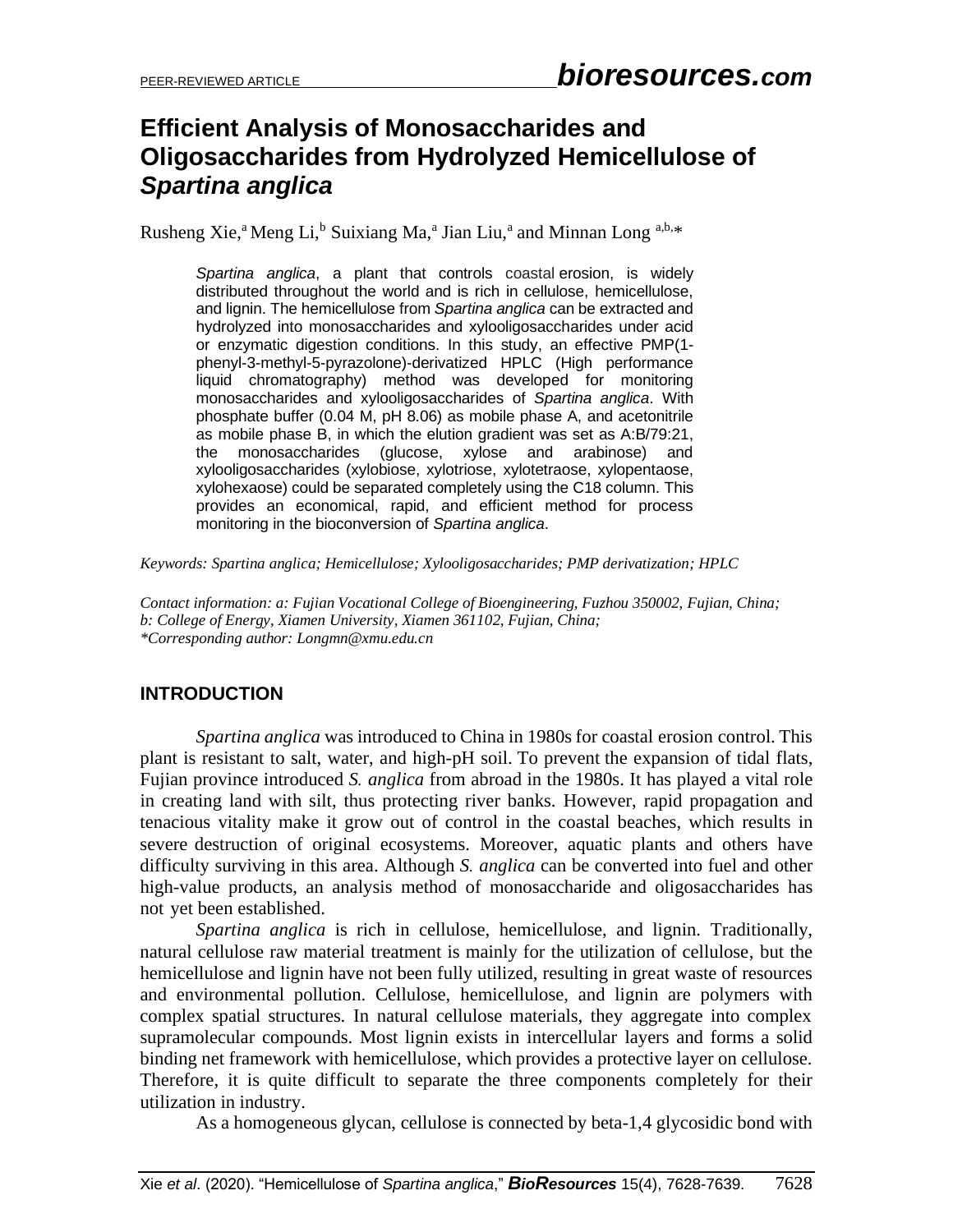D-glucose, in which the main hydrolysates are cellobiose and glucose (Lin and Tanaka 2006). Unlike cellulose, hemicelluloses exists as heterogeneous glycan with more complex components. Hemicellulose from different biomass sources has different components, but the major carbohydrates include D-glucose, D-xylose, L-Arabia sugar, D-mannose, Dgalactose, L-rhamnose, 4-O-methyl glucuronic acid, and galactose uronic acid (Peng *et al.* 2012). Hemicellulose plays an important role in the process of lignocellulose hydrolysis (Zhang *et al.* 2012a, b). Xylan and arabino-glycan of lignocellulose can be transformed into functional sugar such as xylooligosaccharides and arabinose by acid or enzymatic hydrolysis (Lavarack *et al.* 2002). Hence, the production of xylose or xylooligosaccharides from *S. anglica* has a huge market prospect. HPLC, gas chromatography (GC), and ion chromatography are common methods for the analysis and determination of carbohydrates (Arfelli and Sartini 2014). However, there is still no well-established method to analyze the complex lignocellulosic biomass hydrolyzed products, especially the xylooligosaccharides.

Saccharides lack ultraviolet absorption and are usually detected by HPLC with a refractive index differential detector (RID). HPLC-RID has low sensitivity to saccharides and poor separation effect on xylooligosaccharides (Brienzo *et al.* 2010; Thamyres *et al*. 2020). Because carbohydrates are difficult to volatilize and detect by GC only using indirect methods, carbohydrates generally are derivatized into volatile compounds and then detected. However, derivatization is complicated and only suitable for monosaccharide detection, and there have not been many reports on the detection of oligosaccharide. The compound 1-phenyl-3-methyl-5-pyrazolone (PMP) increases the ionization degree of sugar and detection sensitivity (Honda *et al.* 1989). Therefore, PMP pre-column derivatization HPLC has been widely applied to monosaccharide analysis (You *et al.* 2009). To date, this method has not been applied to simultaneous analysis of monosaccharides and oligosaccharides in *Spartina* biomass.

In the previous reports, residual PMP reagent after derivatization reaction was generally degraded by adopting multiple extraction and drying. The PMP derivatives were easily lost, and the operation was complicated, which increased the chance of system error. In this paper, under the optimized conditions, since PMP is eluted first and the drying step can be omitted, the above disadvantages were overcome by directly analyzing the extracted sample. The newly established method yielded monosaccharides and oligosaccharides from *S. anglica* hydrolysis from a simplified process that improved separation efficiency. In this paper, a PMP derivatization HPLC method was established to analyze monosaccharides and oligosaccharides from hydrolysate of *Spartina anglica* hemicellulose.

#### **EXPERIMENTAL**

#### **Extraction of Hemicellulose**

*Spartina anglica* raw material was harvested from the seashore of Ningde, Fujian Province, China. It was dried and crushed into powder. The powder was soaked with 2% NaOH and 1%  $H_2O_2$  for 2 h at 60 °C, then filtered and extracted with 2% NaOH for 2 h at 100 °C. The liquid from both steps was combined, concentrated, and precipitated with 2 volumes of 95% ethanol. The sediment was washed twice with 70% ethanol, air-dried, and used as the crude hemicellulose [\(Thamyres](http://scholar.cnki.net/result.aspx?q=%e4%bd%9c%e8%80%85:(Thamyres+Del+Torto+Mafei)) *et al*. 2020). The yield of crude hemicellulose was obtained as 22.5%.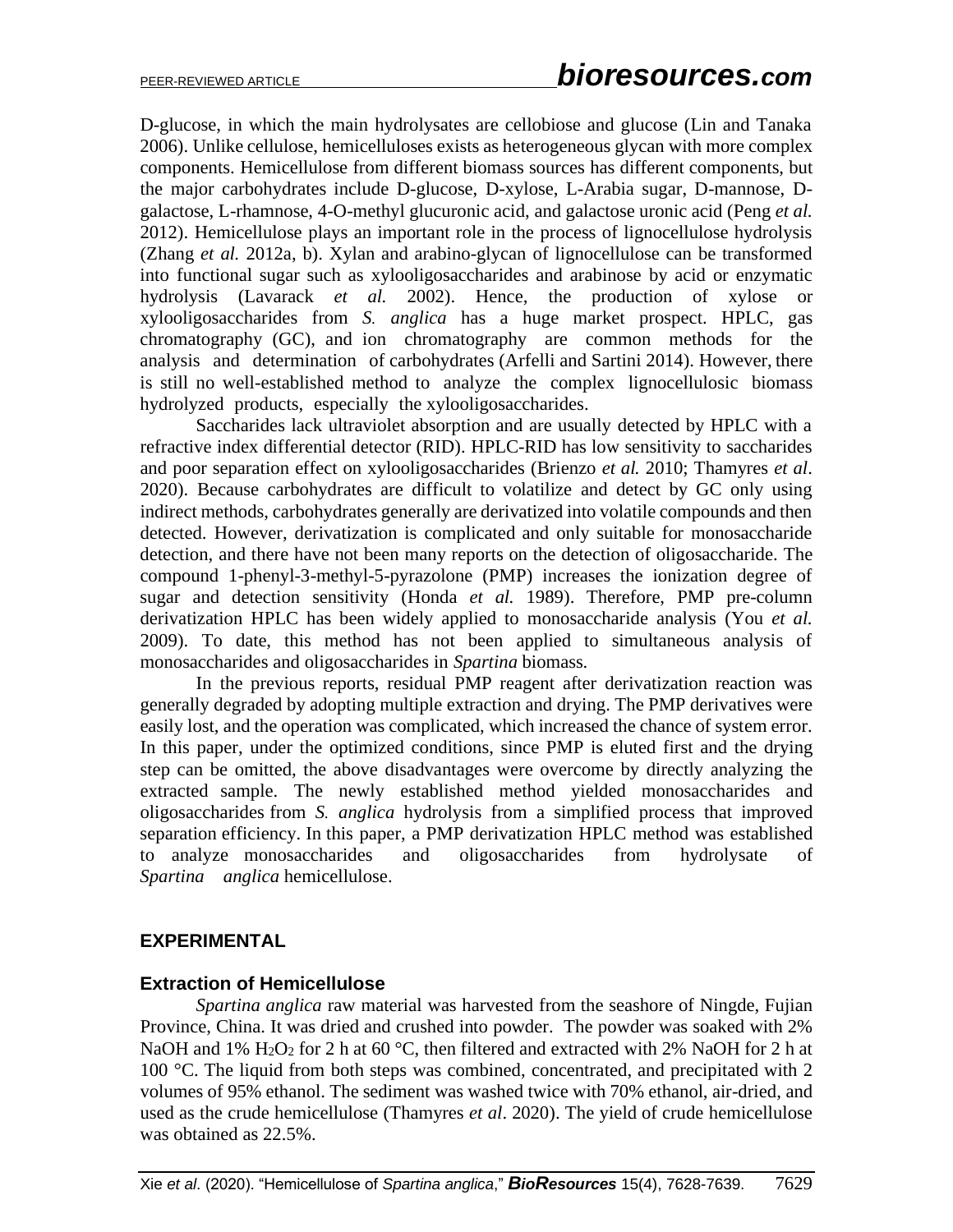#### **Hemicellulose Hydrolysis**

Two grams of crude hemicellulose powder were resuspended in 100 mL citrate buffer (50 mM, pH 5.0) containing 0.02% azide. The dosage of xylanase (Genuo, China) preparation was 200 IU/g dry matter. One unit (1 U) enzyme equals the amount of enzyme degradation and release 1 µmol reducing sugar per min from xylan solution (5 mg/ mL) at 37 °C and pH 5.5. Hydrolysis was performed in flasks in a water bath rolling at 50 °C for 0.5 h. Hydrolysis samples were boiled for 10 min, centrifuged at 8000 rpm for 5 min, filtered, and stored at  $4^{\circ}$ C for further analysis.

#### **Purity and Structural Characterization of Hemicellulose**

Hemicellulose (0.3 g) was added into 4% H<sub>2</sub>SO<sub>4</sub> and incubated at 120 °C for 1 h. The solution was neutralized with calcium carbonate and centrifuged at 12000 rpm for 5 min. The supernatant was analyzed by HPLC (2695-2996, Waters, Milford, MA, USA) with Aminex (HPX-87H, BioRad, Hercules, CA, USA). The assay conditions were as follows: mobile phase of 5 mM  $H_2SO_4$ , at a speed of 0.6 mL/min, sample injection volume of 20  $\mu$ L, column temperature at 35 °C, RID as monitor, and runtime for 15 min.

KBr powder was dried to constant weight in electro-thermostatic oven (DHG9123A, Shanghai Jing Hong laboratory equipment Co., Ltd., Shanghai, China). Samples and KBr were added into agate mortar with mass ratio of 1:100, which were ground at the infrared lamp. Milled powder was pressed to slice in the tablet compression machine. The slice was measured in the infrared spectrometer (Nicolet 330, ThermoFisher Scientific, Waltham, MA, USA) at scanning wavelength of 4000 to 400 cm<sup>-1</sup>.

#### **Preparation of PMP Derivatives of Saccharides**

Monosaccharides derivatized by PMP have strong absorption peak at 245 nm, and the structure of derivatives are so stable that they have little interference for analysis (Honda *et al.* 1989; Zhang *et al.* 2003). The mechanism of PMP derivatization is shown in Fig. 1, with the reaction of PMP and glucose as an example.



**Fig. 1.** Process and mechanism of PMP derivatization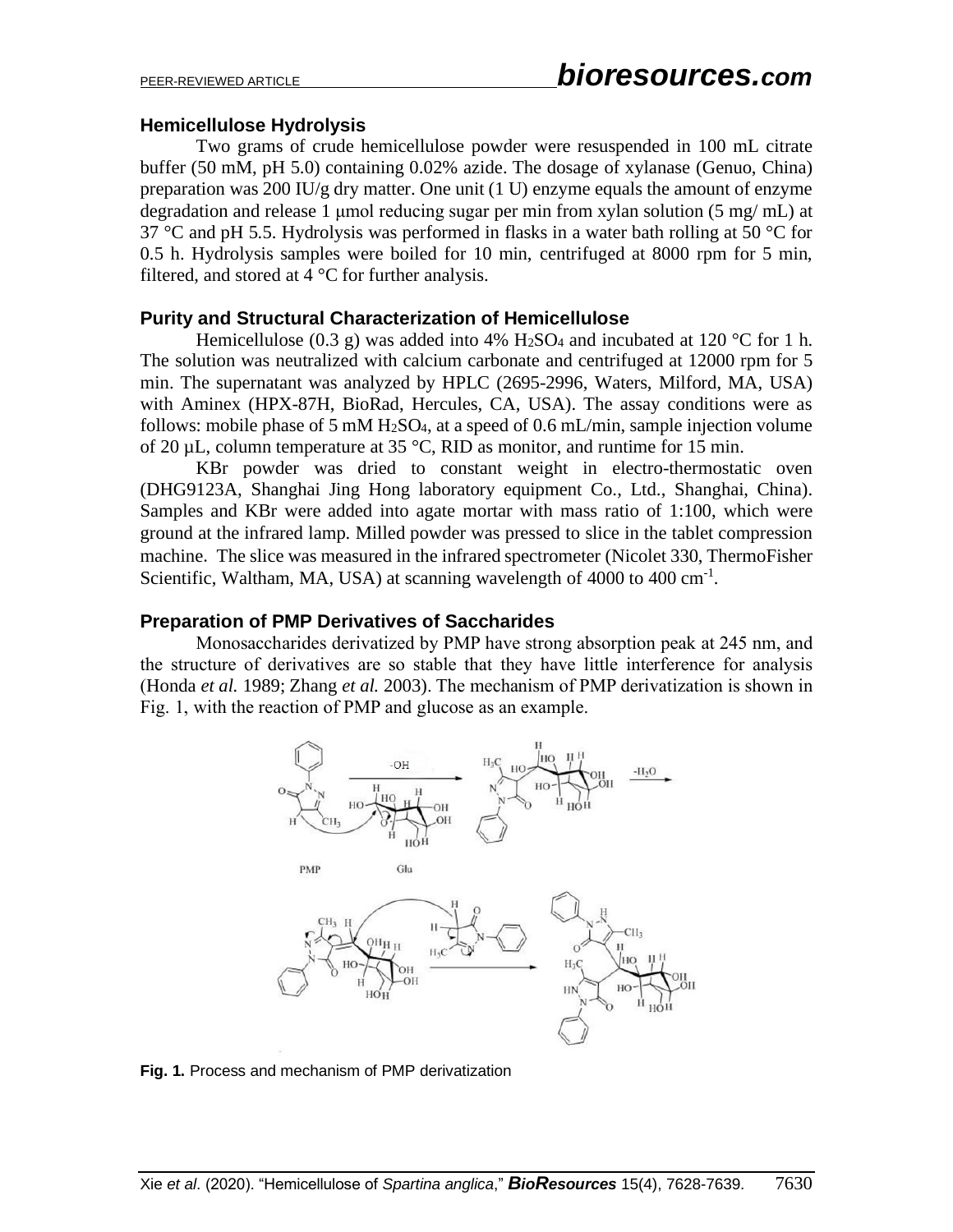Saccharides standard solution (Purity>90%, Megazyme, Bray, Ireland) or hydrolysate of *Spartina anglica* hemicelluloses (100 μL) were added into NaOH solution, and mixed with 100 μL 0.5 M PMP (AR, Acros Organics, Geel, Belgium)-methanol solution. The reaction was sustained for 30 min at 70  $^{\circ}$ C. The solution was cooled to room temperature, and 100 μL of 0.3 M HCl was added to neutralize it. The extraction was performed with 1 mL of CHCl3, and organic solvent was removed after vortex oscillation. This process was repeated three times, and the extract was centrifuged at 12,000 rpm for 5 min. The supernatant was diluted to a certain ratio and tested with 0.22 μm membrane filter.

#### **Optimization of Separation Condition for HPLC**

HPLC separation conditions were previously described (Li *et al.* 2013). The testing conditions were as follows:  $C_{18}$  chromatographic column (Shiseido, Tokyo, Japan), UV detection wavelength at 245 nm, mobile phase A of phosphate buffer (0.04 M, pH 8.00), mobile phase B of acetonitrile, and gradient elution( $A:B = 79:21$ ). The velocity was adjusted from 0.5 mL/min to 0.4 mL/min for better separation.

## **RESULTS AND DISCUSSION**

#### **Purity and Structural Characterization of Hemicellulose**

Hemicellulose is a complex structure with the main chain and side chain. The main chain of hemicellulose consists of D-xylose. The side chain of hemicellulose usually consists of L-arabinose, D-glucose, D-mannose, L-rhamnose, 4-O-methylglucuronic acid, and galactose uronic acid. After the crude hemicellulose (0.3 g) was completely hydrolyzed by H2SO4, 0.01473 g glucose, 0.1928 g xylose, and 0.01974 g arabinose were obtained according to calculation based on the standard work curve (Fig.2). The results showed that arabinose and glucose were the main sugar groups of side chains. The mass content of hemicellulose reached 62.35%, which indicates a high purity of hemicellulose and possibility of application in the industry.

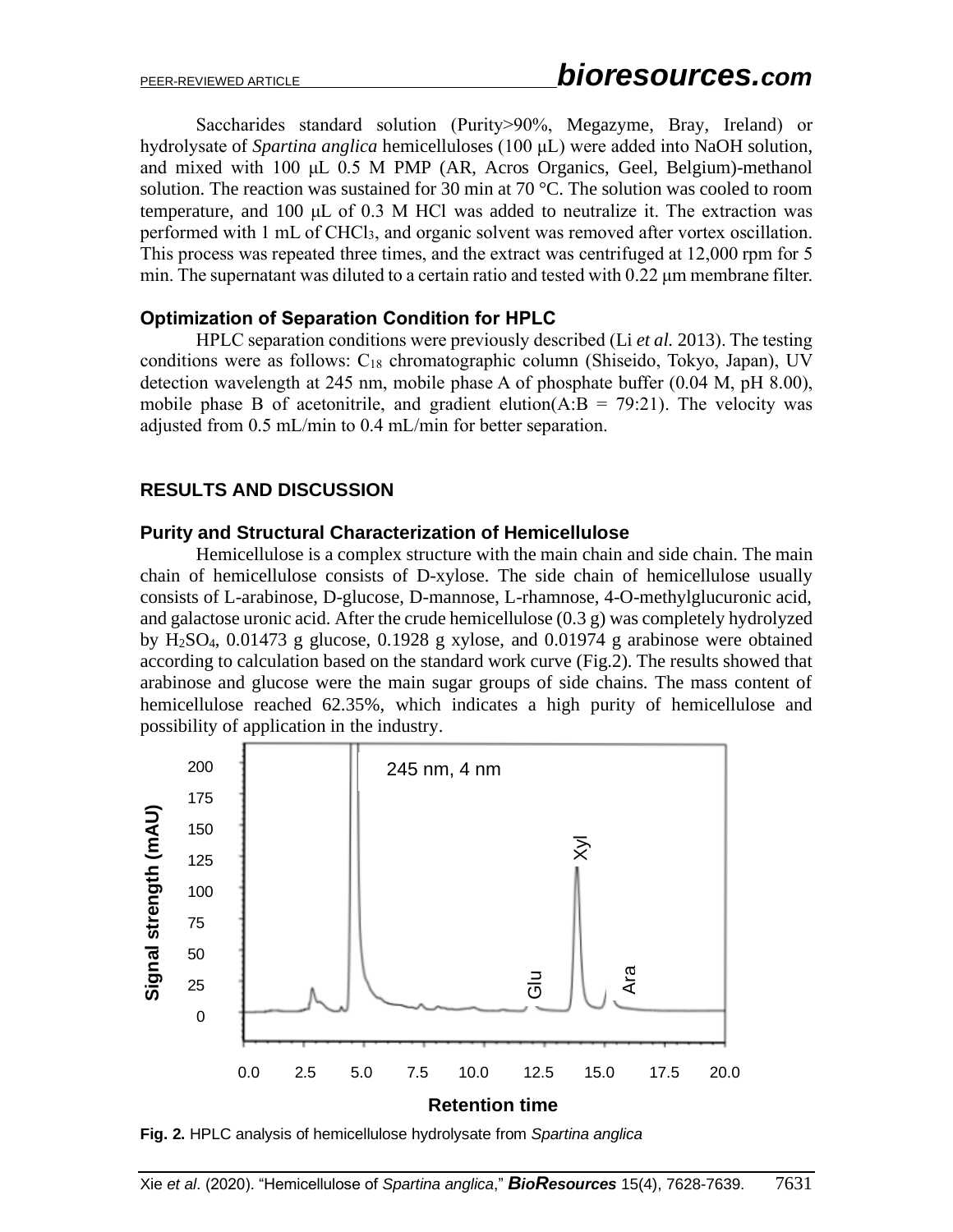## **FT-IR Analysis**

FT-IR is a common technique used to determine the structure of polysaccharides. The absorption region changes as chemical groups interact at different molecular levels. Hemicellulose is a polysaccharide with a complex infrared absorption peak, and its typical peaks are observed at 1200 to 900 cm<sup>-1</sup>. Infrared spectrum results showed the hemicellulose extracted from *Spartina anglica* had a typical xylan structure (Fig. 3). Cao *et al*. (2015) assumed that the bands at  $1504 \text{ cm}^{-1}$ ,  $1240 \text{ cm}^{-1}$ , and  $1040 \text{ cm}^{-1}$  showed the relative concentration in lignin, cellulose, and hemicellulose, respectively. The strong absorption peak at 1040 cm-1 indicated the presence of hemicellulose, as attributed to the C-O bond stretching vibration of C-O-C. The lowest frequency peak at wavenumber  $3450 \text{ cm}^{-1}$ showed the strongest activity, which can be attributed to vibration of O(6)H-O(3) bond (Agarwal *et al.* 2011). Wavenumber 1639 cm-1 was related to absorbed water (Zhang *et al.* 2015). The acromion at 991  $cm^{-1}$  showed the existence of arabia sugar side chain. The absorption at 897 cm<sup>-1</sup> was the frequency vibration and ring frequency vibration of  $C-1$ group, which indicated that the main connections between hemicellulose units were βglycosidic bonds (Bian *et al.* 2012).



**Fig. 3.** FT-IR spectra of isolated hemicellulose from *Spartina anglica*

## **PMP Derivatization and Separation Conditions**

Hemicellulose is mainly composed of xylan, which can be used to produce high value-added xylo-oligosaccharides (XOS) at industrial scale by enzymatic hydrolysis. However, rapid analysis of complex monosaccharides and oligosaccharides in hydrolysates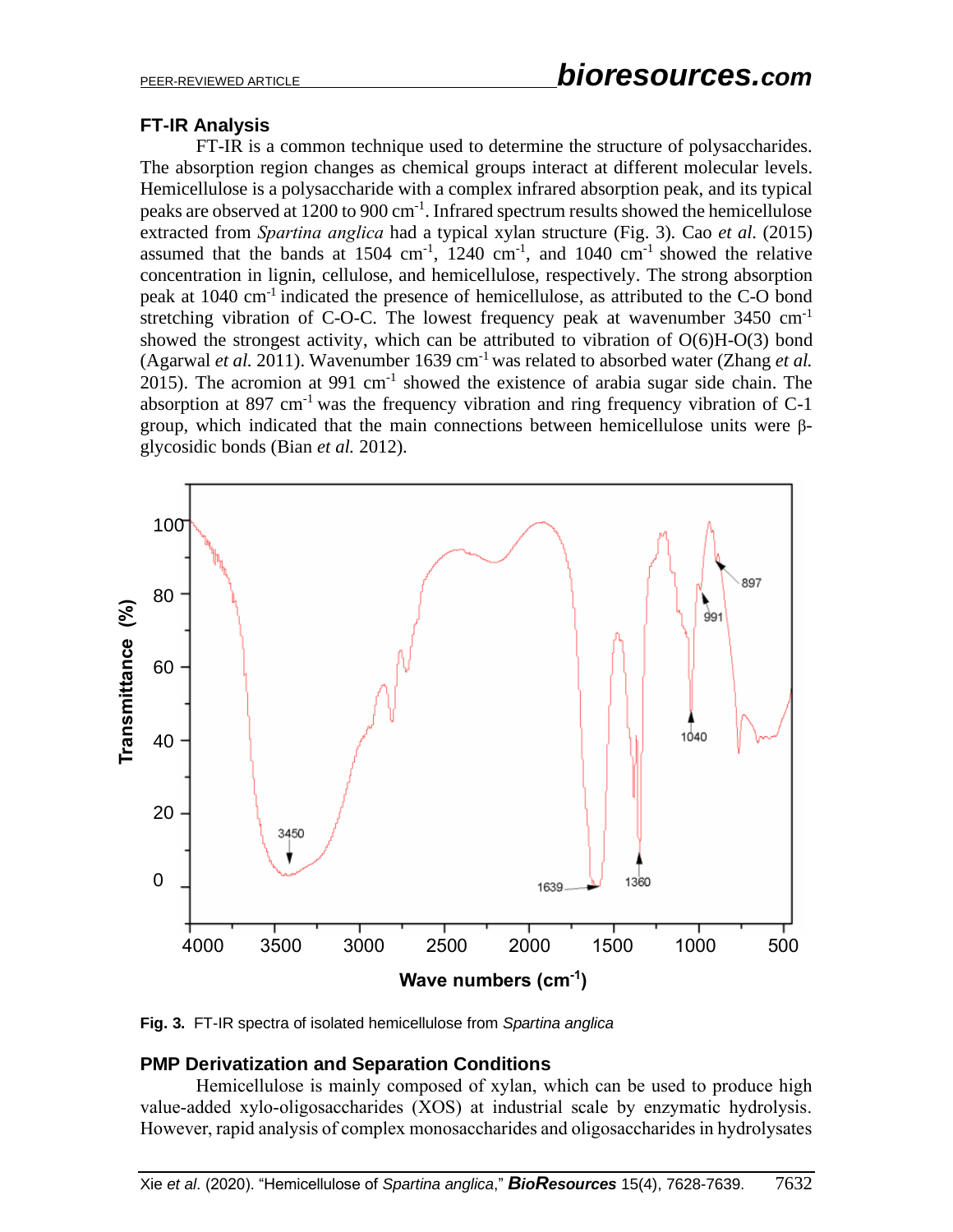of lignocellulosic biomass has remained a challenge. The commonly used methods for analysis of saccharides from lignocellulosic biomass are HPLC with a refractive index detector and GC analysis of alditol acetate derivatives (Krull and Inglett 1980; Slavin and Marlett 1983). The HPLC method is less sensitive for low concentrations of saccharides and gives a low resolution of oligo-saccharides.

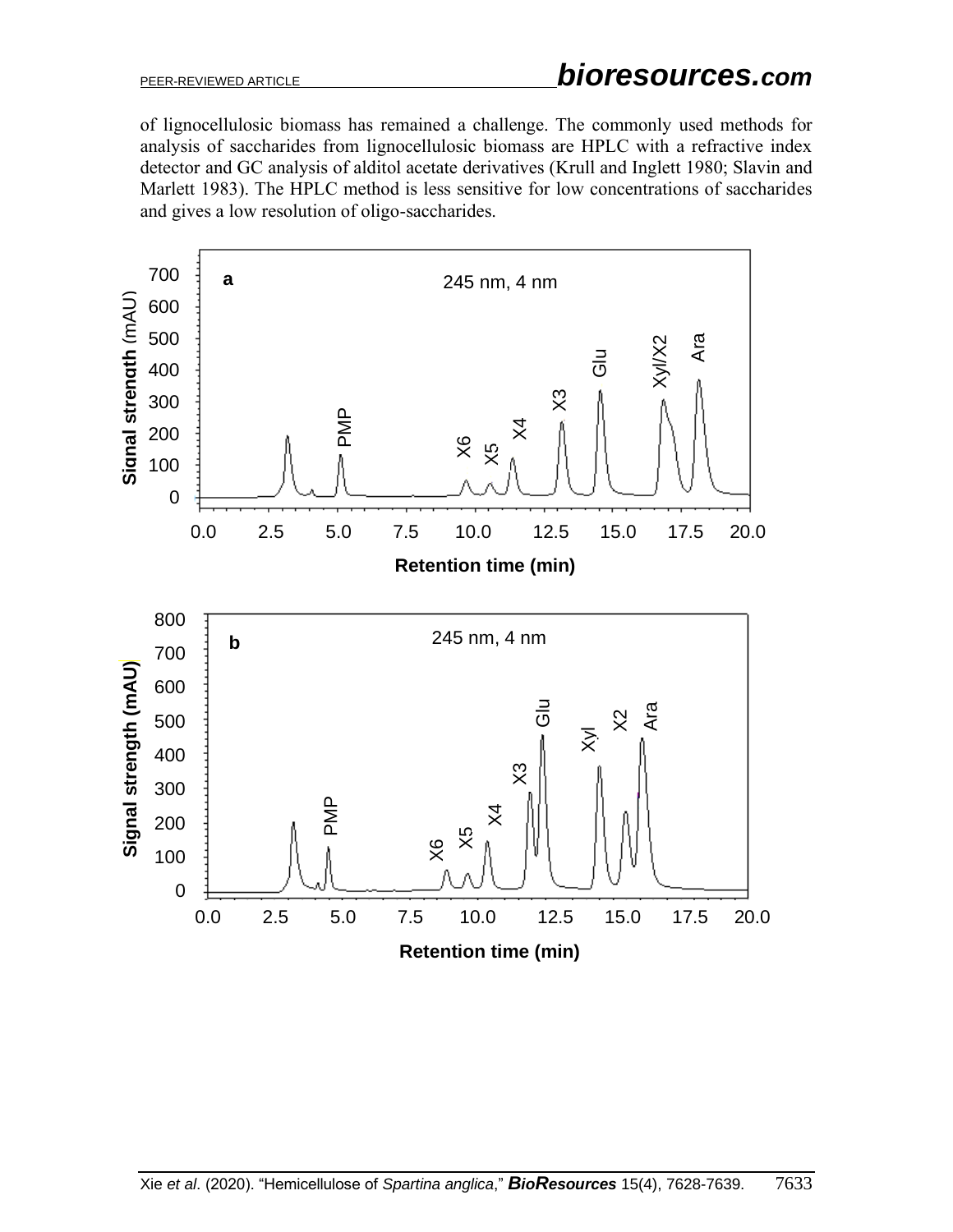

**Fig. 4.** Effect of mobile phase pH value on the separation of eight standard saccharides derivatives. a: pH 8.00; b: pH 8.10; c: pH 8.05; d: pH 8.06

With consideration of the possible composition of hemicellulose, the standard monosaccharides solution (glucose, xylose, and arabinose) and xylooligosaccharides solution (xylobiose, xylotriose, xylotetraose, xylopentaose, xylohexaose) were prepared and derivatized with PMP. Linear regression was performed based on the measurement value calculated on the concentration of standard samples. Diluted standard solution was injected gradually to determine the minimum detection limit by calculating the concentration of standard solution when the noise-signal ratio was three.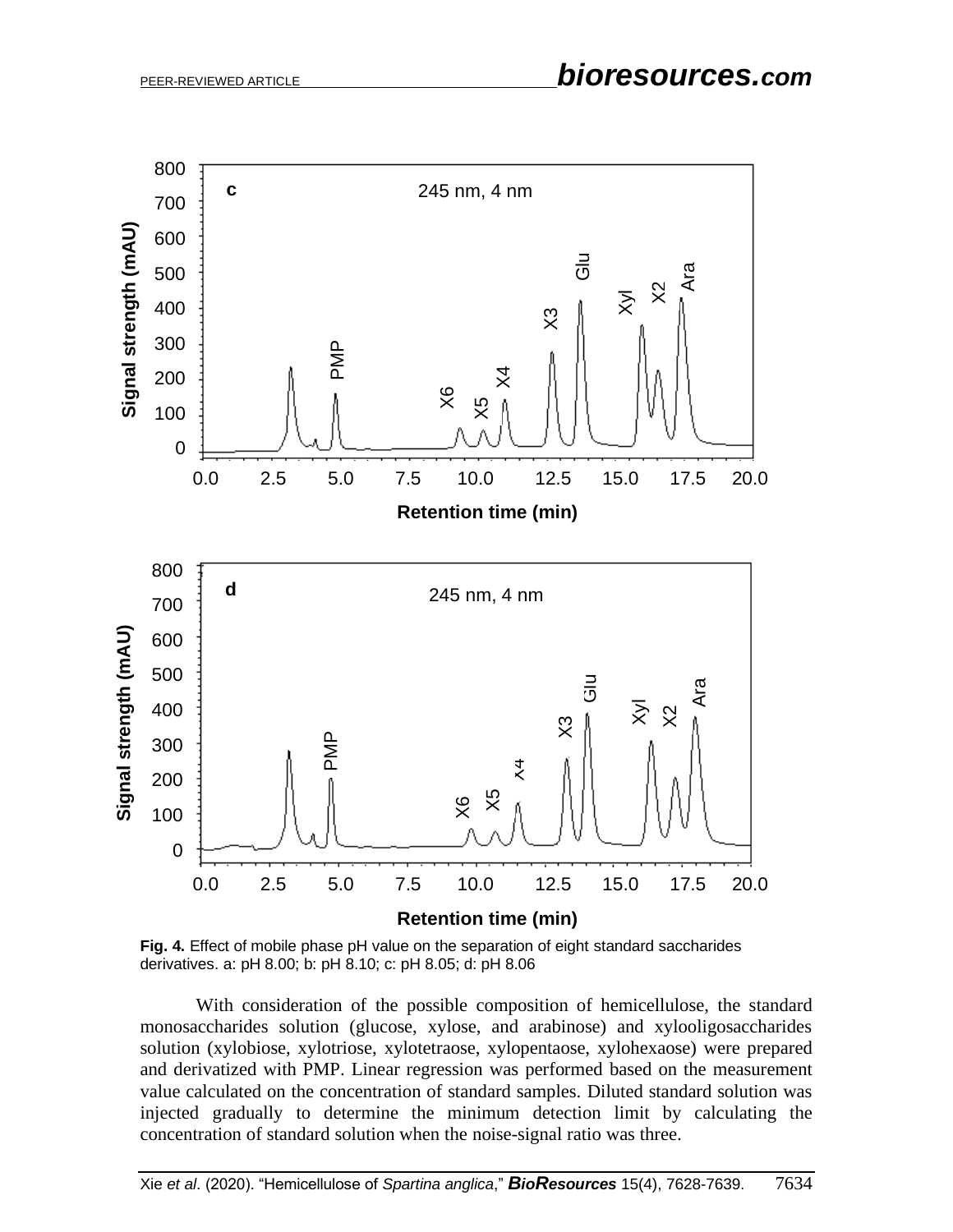As shown in Fig. 4, PMP derivatized xylose and xylobiose could not be separated when the mobile phase pH was 8.00. Although baseline separation of both was achieved until pH 8.10, xylotriose and glucose were not separated. However, according to the information shown in the chromatograms, it was possible to achieve separation within the pH range 8.00 to 8.10. The eight kinds of PMP derivatized carbohydrate were separated completely at pH values up to 8.06. The retention time of PMP reagent was shorter than all the PMP derivatives, which will not interfere with the separation of PMP derivatives. This assay condition established the separation of monosaccharides (glucose, xylose, and arabinose) and xylooligosaccharides (xylobiose, xylotriose, xylotetraose, xylopentaose, xylohexaose), simplified the process steps, and improved efficiency.

#### **HPLC Analysis for Hemicellulose Hydrolysate**

The enzymolysis products of hemicellulose from *Spartina anglica* consist of monosaccharides and xylooligosaccharides. As shown in Fig. 5b, xylose, xylobiose, xylotriose, xylotetraose, xylopentaose, and xylohexaose were detected compared with the controlled trial (Fig. 5a). No glucose was detected, which suggested a high purity of hemicellulose. The full enzymolysis products were separated at pH 8.06. Xylobiose was the main xylooligosaccharide in the enzymolysis product.

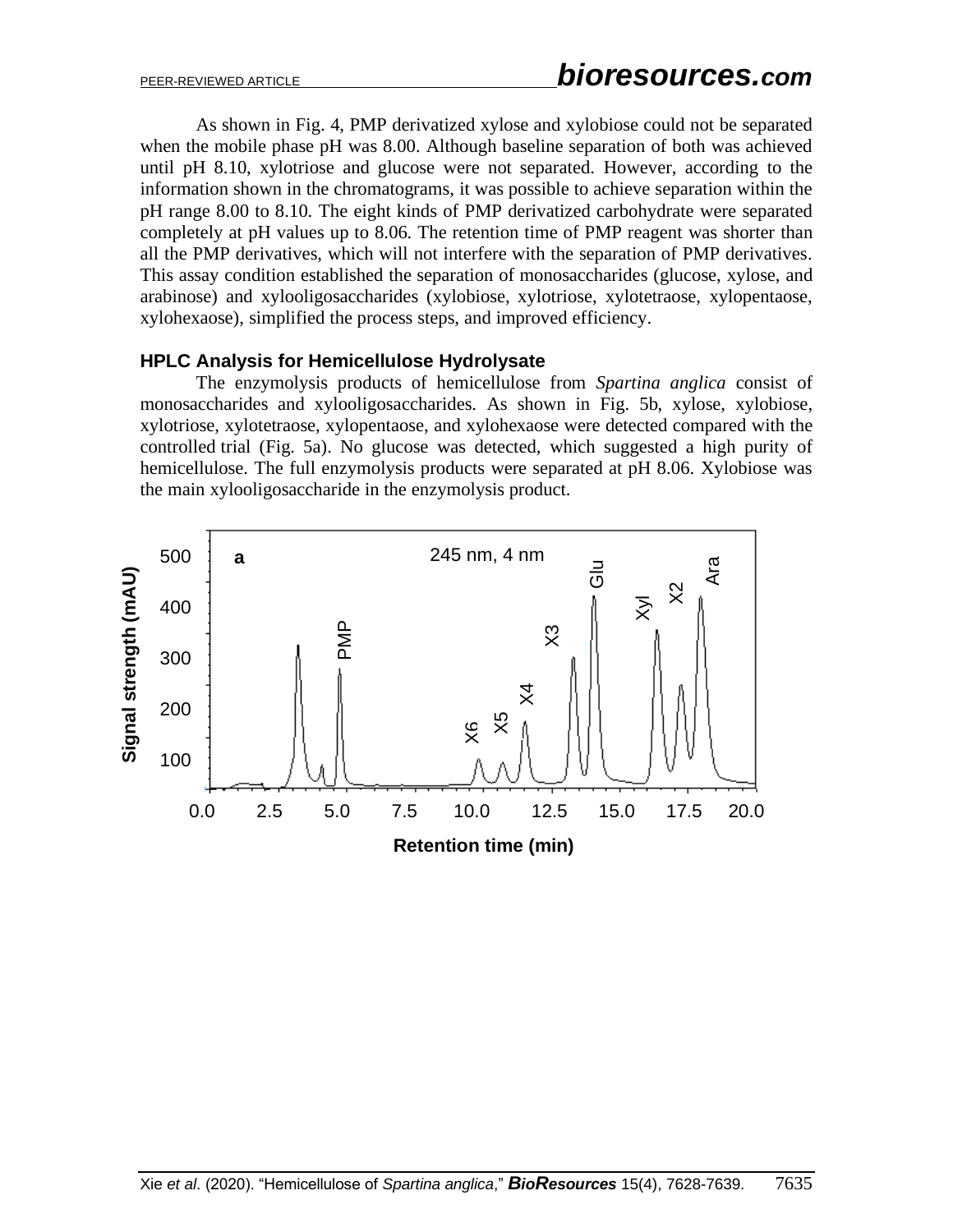

**Fig. 5.** Analysis of enzymatic hydrolysates of *Spartina anglica* hemicelluloses by HPLC. a: chromatogram of the standard XOS  $(X_2-X_6)$  derivatives; b: chromatogram of enzymatic hydrolysates of *Spartina anglica* hemicelluloses

#### **Regression Equation, Correlation Coefficient, the Minimum Detection Limit, and Precision Analysis using HPLC**

To test the accuracy of established method at short period, seven consecutive repeated experiments were performed, and the average relative standard deviations were calculated. Eight standard sugar regression equation, coefficient of determination  $(R^2)$ , minimum detection limit (LOD), and average relative standard deviation (RSD) are shown in Table 1. Six kinds of standard sugar showed good linearity ( $R^2$ =0.9916 to 0.9995) at 0.12 to 9.5 mM, sensitivity (LOD 1.60 to 2.27  $\mu$ M), and precision (RSD of six kinds of standard sugar < 1.36%). To evaluate the effect of PMP pre-column derivatization-HPLC method in natural production of xylooligosaccharides, this method was used to analyze the hemicellulose hydrolysis product of *Spartina anglica* using commercial xylanase. Xylotetraose, xylotriose, xylose, and xylobiose were separated and detected according to this method. Moreover, a small amount of xylopentaose and xylohexaose were detected at the same time (Fig. 5b).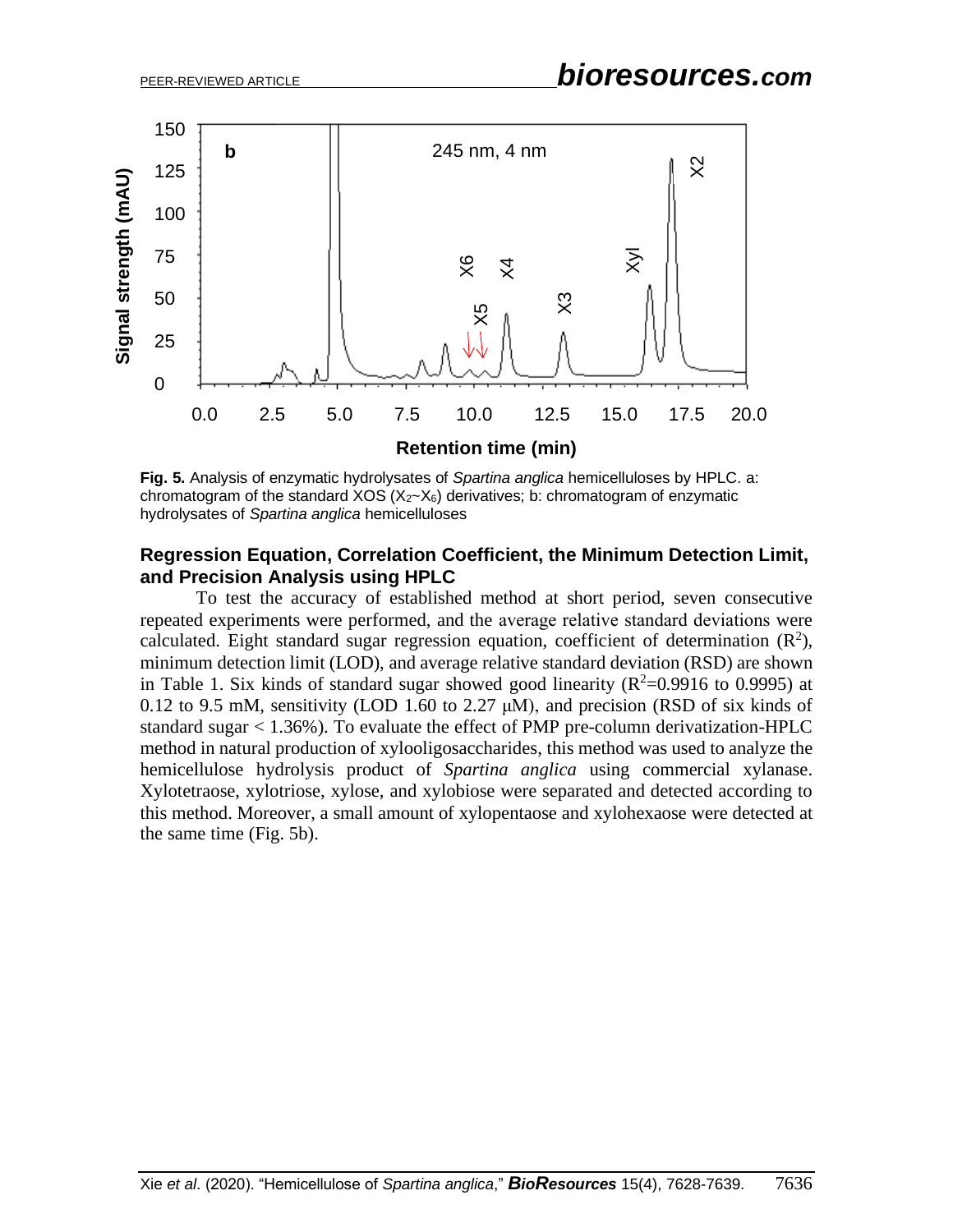| <b>Table 1.</b> Regression Equations, Coefficient $(R^2)$ , Limit of Detection (LOD) and |  |
|------------------------------------------------------------------------------------------|--|
| Average Relative Standard Deviations (RSD) of the Proposed HPLC Method                   |  |

| <b>Saccharides</b> | <b>Regression equations</b>    | $R^2$  | LOD (µM) | <b>Average RSD</b><br>(%) |
|--------------------|--------------------------------|--------|----------|---------------------------|
| X <sub>2</sub>     | y=4.8×10 <sup>6</sup> x-140000 | 0.9938 | 1.60     | 1.36                      |
| X3                 | $y=3.5\times10^{6}x-19387$     | 0.9996 | 1.69     | 1.13                      |
| X4                 | y=2.7x10 <sup>6</sup> x-63461  | 0.9998 | 1.94     | 1.65                      |
| X <sub>5</sub>     | $y=1.8 \times 10^6 x - 66009$  | 0.9998 | 1.86     | 1.20                      |
| X <sub>6</sub>     | y=9.8×10 <sup>5</sup> x+22584  | 0.9944 | 1.74     | 1.30                      |
| Glu                | $y=4.5\times10^{6}x+760000$    | 0.9951 | 2.27     | 1.15                      |
| Xyl                | y=7.1×10 <sup>6</sup> x+657379 | 0.9990 | 1.66     | 1.18                      |
| Ara                | y=9.3×10 <sup>6</sup> x+79040  | 0.9925 | 1.68     | 1.14                      |

### **CONCLUSIONS**

- 1. This study established a method to extract hemicellulose from *Spartina anglica*. The hemicellulose belongs to a kind of xylan and arabino-glycan. The purity of hemicellulose obtained by this method is at least 62.4%, which could be used in the production of bio-based product.
- 2. A PMP-derivatization method was developed for simultaneous separation and analysis of monosaccharides and xylooligosaccharides. The method is suitable for use in the process monitoring of bioconversion. Three monosaccharides (glucose, xylose, and arabinose) and five xylooligosaccharides (xylobiose, xylotriose, xylotetraose, xylopentaose, xylohexaose) were simultaneously separated and analyzed, by using a C18 chromatographic column with UV detection wavelength at 245 nm.
- 3. The PMP-derivatized method was successfully applied to analysis the enzymolysis products of hemicellulose from *Spartina anglica*. The enzymolysis products are consist of monosaccharide (xylose) and xylooligosaccharides (xylobiose, xylotriose, xylotetraose, xylopentaose, xylohexaose).

#### **ACKNOWLEDGMENTS**

This work was supported by Marine Biological Product Innovation Service Platform in Fujian Province [Grant numbers 2016-21]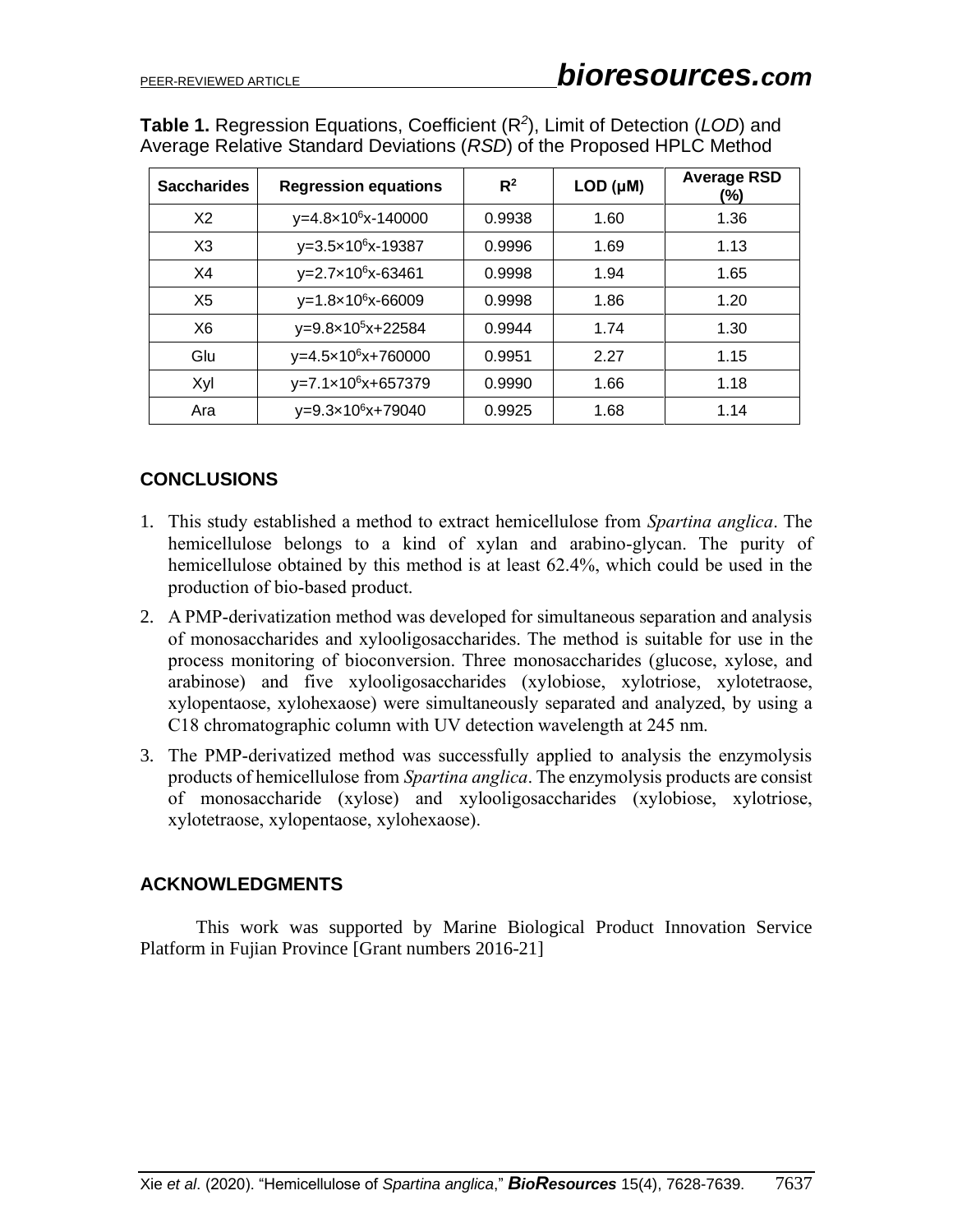## **REFERENCES CITED**

- Agarwal, V., Huber, G. W., Jr, C. W., and Auerbach, S. M. (2011). "Simulating infrared spectra and hydrogen bonding in cellulose Iβ at elevated temperatures," *Journal of Chemical Physics* 135(13), 134506.DOI: 10.1063/1.3646306
- Arfelli, G., and Sartini, E. (2014). "Characterization of brewpub beer carbohydrates using high performance anion exchange chromatography coupled with pulsed amperometric detection," *Food Chemistry* 142(1), 152-158. DOI: 10.1016/j.foodchem.2013.07.008
- Bian, J., Peng, F., Peng, X. P., Xu, F., Sun, R. C., and Kennedy, J. F. (2012). "Isolation of hemicelluloses from sugarcane bagasse at different temperatures: Structure and properties," *Carbohydrate Polymers* 88(2), 638-645.DOI: 10.1016/j.carbpol.2012.01.010
- Brienzo, M., Carvalho, W., and Milagres, A. M. (2010). "Xylooligosaccharides production from alkali-pretreated sugarcane bagasse using xylanases from *Thermoascus aurantiacus*," *Applied Biochemistry and Biotechnology* 162(4), 1195. [DOI: 10.1007/s12010-009-8892-5](https://doi.org/10.1007/s12010-009-8892-5)
- Cao, C., Yang, Z., Han, L., Jiang, X., and Ji, G. (2015). "Study on *in-situ* analysis of cellulose, hemicelluloses and lignin distribution linked to tissue structure of crop stalk internodal transverse section based on FTIR microspectroscopic imaging," *Cellulose* 22(1), 139-149. [DOI: 10.1007/s10570-014-0525-7](https://doi.org/10.1007/s10570-014-0525-7)
- Honda, S., Akao, E., Suzuki, S., Okuda, M., Kakehi, K., and Nakamura, J. (1989). "High performance liquid chromatography of reducing carbohydrates as strongly ultraviolet-absorbing and electrochemically sensitive 1-phenyl-3-methyl-5 pyrazolone derivatives," *Analytical Chemistry* 180, 351-357. DOI: [10.1016/0003-](https://doi.org/10.1016/0003-2697(89)90444-2) [2697\(89\)90444-2](https://doi.org/10.1016/0003-2697(89)90444-2)
- Lavarack, B. P., Griffin, G. J., and Rodman, D. (2002). "The acid hydrolysis of sugarcane bagasse hemicellulose to produce xylose, arabinose, glucose and other products," *Biomass and Bioenergy* 23(5), 367-380. [DOI: 10.1016/S0961-9534\(02\)00066-1](https://doi.org/10.1016/S0961-9534(02)00066-1)
- Li, H., Long, C., Zhou, J., Liu, J., Wu, X., and Long, M. (2013). "Rapid analysis of mono-saccharides and oligo-saccharides in hydrolysates of lignocellulosic biomass HPLC," *Biotechnology Letters* 35(9), 1405. [DOI: 10.1007/s10529-013-1224-4](https://doi.org/10.1007/s10529-013-1224-4)
- Lin, Y., and Tanaka, S. (2006). "Ethanol fermentation from biomass resources: current state and prospects," *Applied Microbiology and Biotechnology* 69(6), 627-42. [DOI:](https://doi.org/10.1007/s00253-005-0229-x)  [10.1007/s00253-005-0229-x](https://doi.org/10.1007/s00253-005-0229-x)
- Peng, F., Peng, P., Xu, F., Sun, R. C. (2012). "Fractional purification and bioconversion of hemicellulose," *Biotechnology Advances* 30(4), 879. [DOI:](https://doi.org/10.1016/j.biotechadv.2012.01.018)  [10.1016/j.biotechadv.2012.01.018](https://doi.org/10.1016/j.biotechadv.2012.01.018)
- You, L., Yang, X. B., Yan, Z., Yun, R., Ying, Y., and Wang, Z. Z. (2009). "Separation and quantification of component monosaccharides of the tea polysaccharides from *Gynostemma pentaphyllum* by HPLC with indirect UV detection," *Food Chemistry* 112(3), 742-746. [DOI: 10.1016/j.foodchem.2008.06.042](https://doi.org/10.1016/j.foodchem.2008.06.042)
- Zhang, L. Y., Xu, J., Zhang, L. H., Zhang, W. B., and Zhang Y. K. (2003). "Determination of 1-phenyl-3-methyl-5-pyrazolone-labeled carbohydrates by liquid chromatography and micellar electrokinetic chromatography," *Journal Chromatography B* 793, 159-165. DOI: 10.1016/S1570-0232(03)00373-8
- Zhang, J., and Viikari, L. (2012b). "Xylo-oligosaccharides are competitive inhibitors of cellobiohydrolase I from *Thermoascus aurantiacus*," *Bioresource*